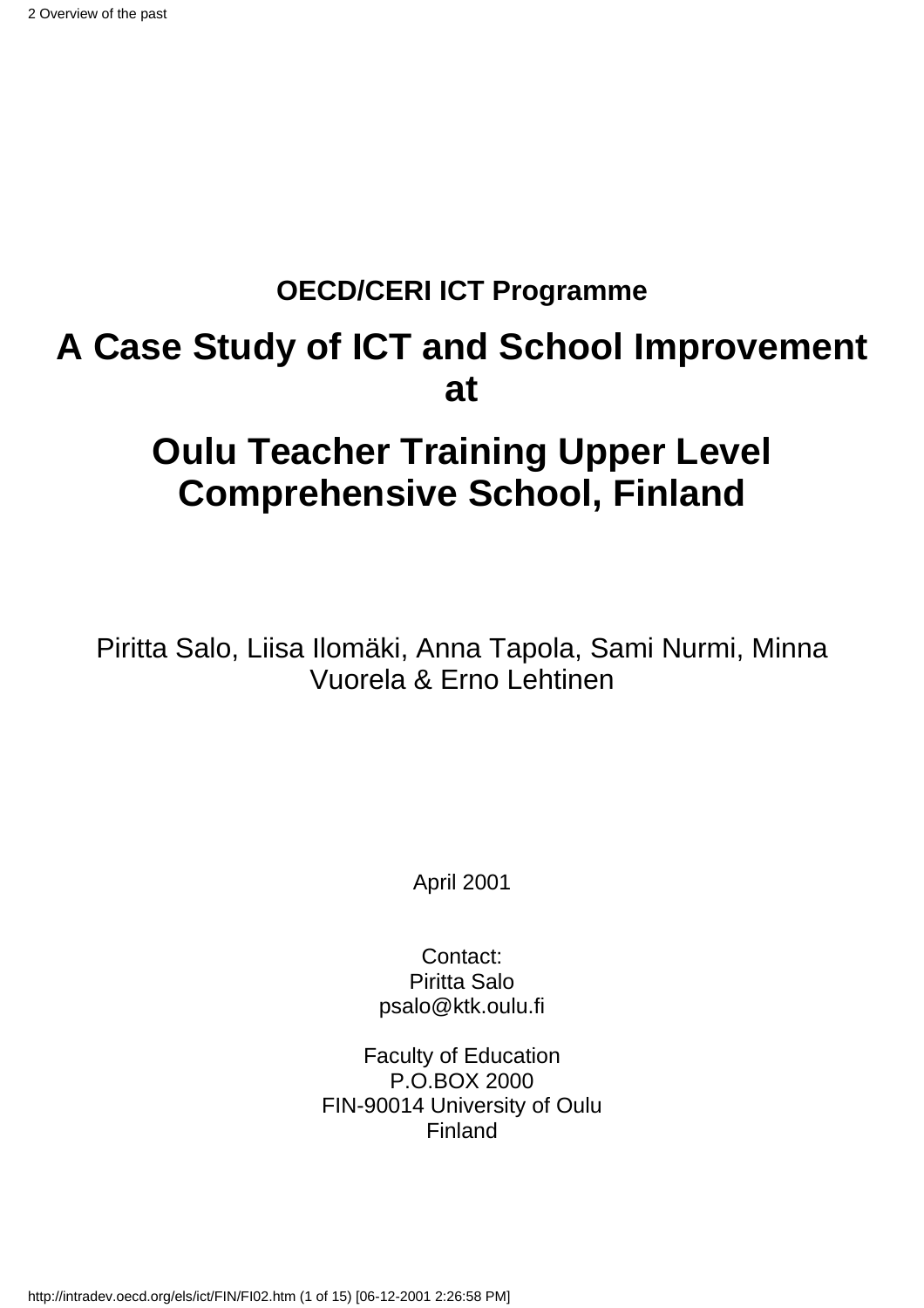#### **Index**

#### **1 OVERVIEW OF THE PRESENT 3**

*Brief description of the school 3 The use of technology 4 ICT in education 5 Different student groups as users of ICT 6*

#### **2 OVERVIEW OF THE PAST 7**

*Distance learning and integrated use of ICT 8 Computer Supported Collaborative Learning (CSCL) projects 9*

#### **3 THE PRESENT 11**

*ICT infrastructure and academic rigor 11 Effectiveness 12 Equity 12* **4 MAIN HYPOTHESIS 14 5 PROJECTING TO THE FUTURE 16**

**APPENDIXES 18**

### **1 Overview of the present**

### **Brief description of the school**

This study was conducted in Oulu Teacher Training Upper Level Comprehensive School, which is located in the suburb of the city of Oulu. The school is a teacher training school and it is administratively a part of the Faculty of Education of the University of Oulu. Finnish teacher training schools, like Oulu Teacher Training Upper Level Comprehensive School, play a central role in the training of prospective teachers. Due to their history the teacher training schools are also called "normal schools", as in the past their primary duty was considered to be setting the norm, or giving the model, for good teaching. As the teacher training schools are administratively part of the faculties of education, matters concerning open vacancies like ICT-teachers, are handled by the administrative organs of the universities. In all other respects these schools enjoy total independence. Their operations are governed by the relevant legislation of the teacher training schools and regulations issued directly by the Ministry of Education. Source of income of Oulu Teacher Training School is the University of Oulu, which is funded by the Finnish government.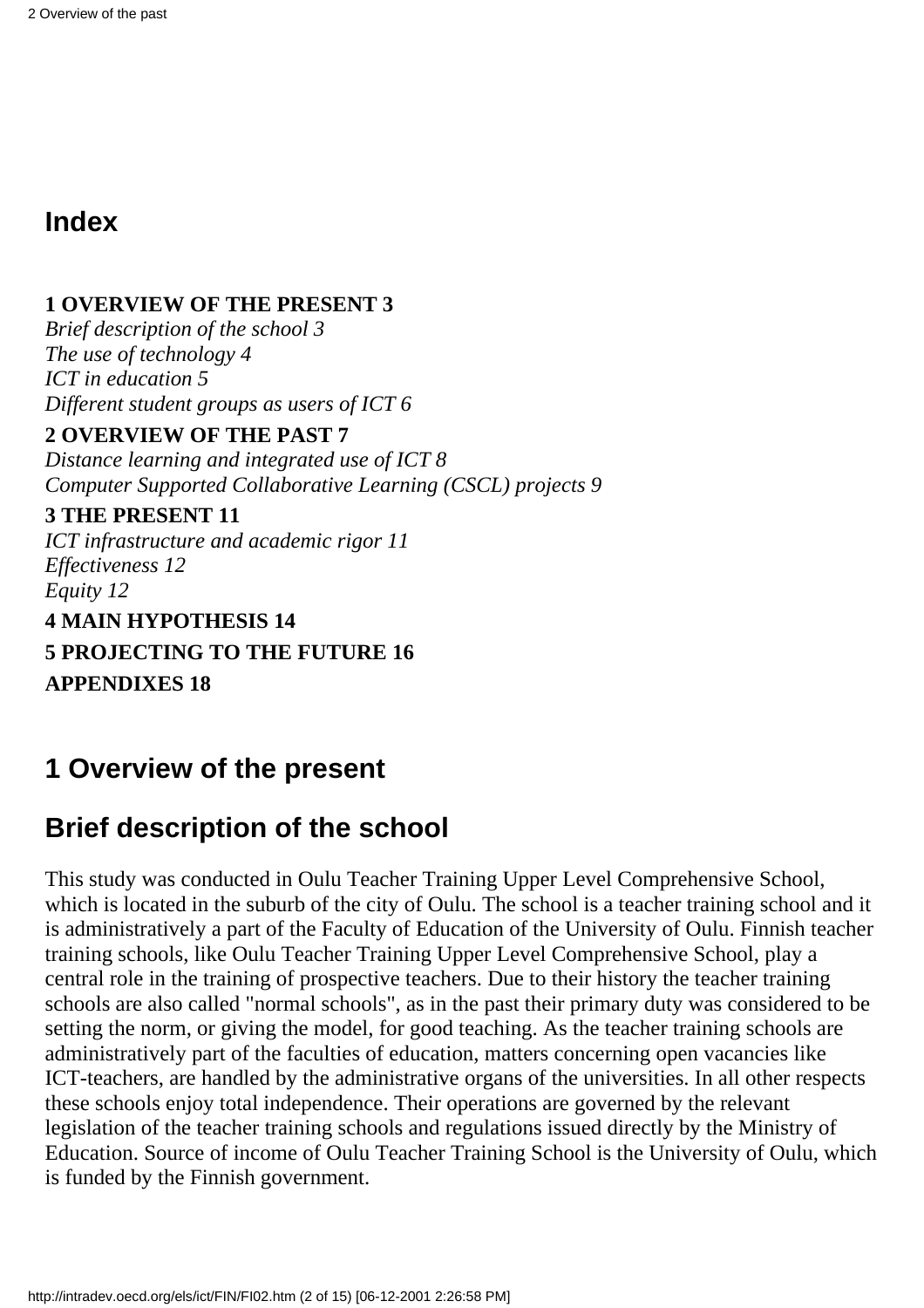Besides the training of prospective teachers, teaching experiments and educational research has a big role in everyday activities of the school. The school supports and complement research activities of the faculty of education, which influence to the teaching and the projects of the school. For example, in Oulu Teacher Training Upper Level Comprehensive School there have been implemented two innovative projects, which integrated ICT to the different learning contexts. The projects are *Distance education and telematics* project and *Inquiry-based computer supported collaborative learning (CSCL)* project. The latter was conducted in collaboration with the researchers of the faculty of education.

At the secondary level of Oulu Teacher Training School there are 261 students, of which 21 are immigrants. The percentage of immigrants is 8%, which is higher than elsewhere in Oulu (mean 1%). The mean size of a class is about 18 students and the school building is 18 years old (built in 1983). The staff (n=69) consists of teachers and other employees working in education. 43 of them hold a full time job as a teacher, 2 as a special teacher, 2 as a study adviser, 1 as a social welfare officer, 2 as a technical administrator and the rest as secretaries, attendants and kitchen and cleaning staff. In this school each lesson lasts 75 minutes.

In the curriculum of the school it is said that knowledge in the various fields of the arts and sciences, together with educational and didactic theory and know-how, are applied in practice. According to additional data like *ICT and network strategy paper* this particular school also aims to act as a local development center for learning concerning also pedagogical practices with ICT. The common aim of the Oulu Teacher Training school is to provide the students with ability to face on-going social changes. There is a generally agreed opinion that this is one of the most important purpose of the school and the school should have a sustained effort towards it through different innovations among education and ICT. Interviewed parents also agreed that one important goal in schooling is to ensure the students basic skills to use ICT.

#### **The use of technology**

The Oulu Teacher Training Upper Level Comprehensive School is equipped with 4 computer classes and a school library in which students are able to use six www-connected computers individually beyond the class time. For students there are also several older computers for e-mailing and chatting during the breaks in the corridors and halls and about 10 PC's for teachers in teachers' lounge. There is also a telematics classroom with videoconferencing equipments. The school has a 10 Mb/s internet-connection. The total number of www-useable computers is 124 and other computers 26. 64 of the computer processors are Pentium 200 MHz or less. There are also 15 Mac-computers and the rest of the processors are faster Pentiums than 200MHz. The school has also a digital camera, printers and scanners. All together, there are about two students per computer.

There are two persons working as a technical administrator in the school, which is rare in Finnish comprehensive school. They don't teach in any particular lessons or subjects but instead they help teachers and students when there are technical problems with the computers. The administrators take care of the computers including servers and software in lower and upper comprehensive schools and in the secondary level in Oulu Teaching Training School.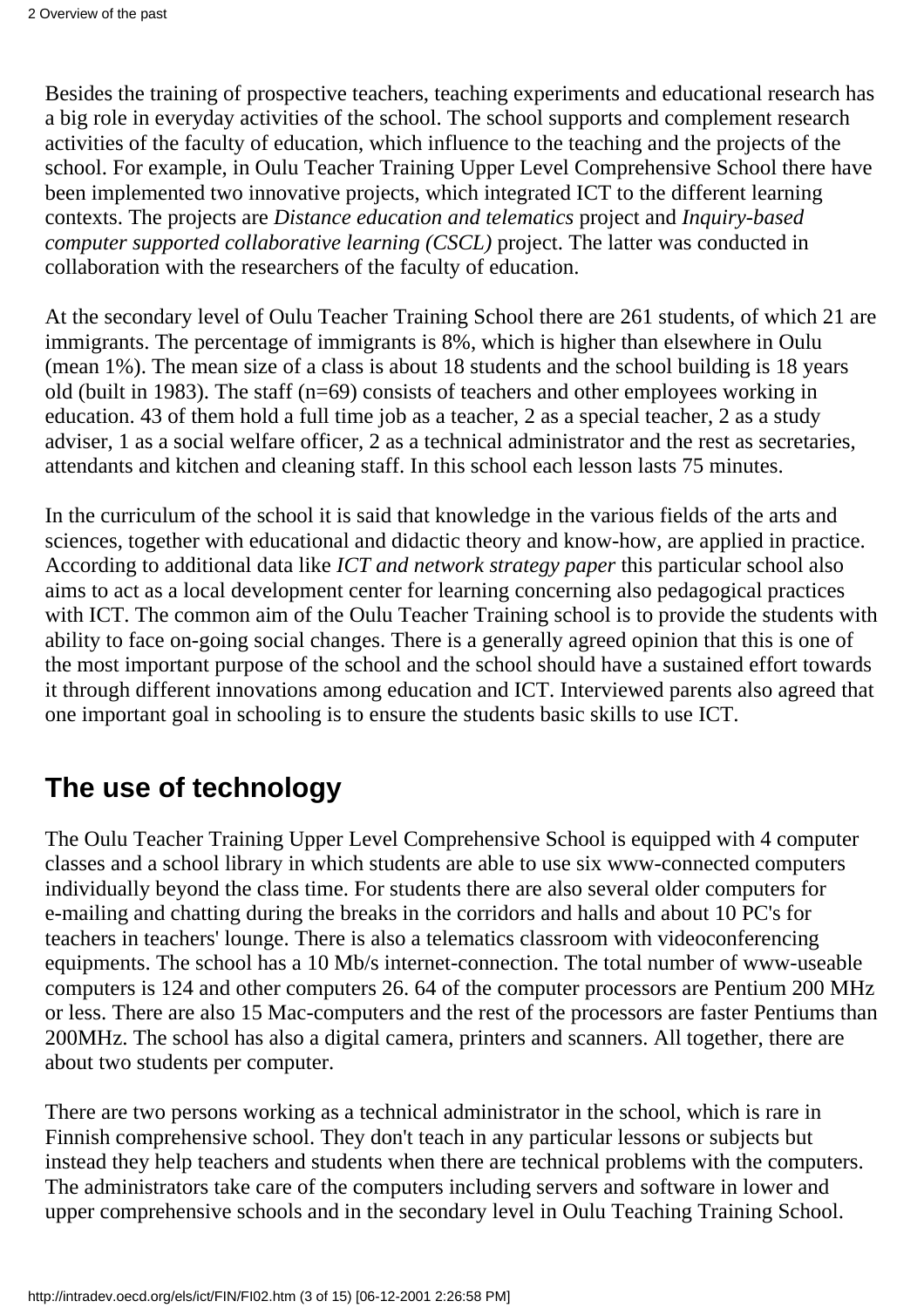The head administrator estimated that he assists the teachers privately about seven hours per week with technical questions that teachers face with ICT.

Based on ICT practices survey and interviews it can be stated that in this school teachers use computers almost daily in their work but not together with students during lessons. The most common activities are text processing, drawing, e-mailing and information searching in Internet. 68% of the teachers send weekly more than six e-mails and uses actively different mail lists and newsgroups in order to collaborate with other teachers. Even 72% of the teachers reported that they use computers several times a week also at home for preparing lessons. There is an assumption that teachers of teacher training schools are more skilled ICT users than average subject matter teachers in Finland.

# **ICT in education**

In Oulu Teacher Training Upper Level Comprehensive School all the 7th grade students have some basic education about ICT, but in the 8th and 9th grades ICT is a voluntary subject. Thus, there is a great variation in using computers, but on an average, it could be estimated that the students use computers once in a week during the lessons. The integration of ICT with other subjects depends on the teacher and the subject. It seems that the teachers' skills and possibilities to use different softwares don't vary very much but there is a greater variation in actually using them in teaching. 50% (n=8) of the teachers who answered the ICT practices survey questionnaire reported that they use computers in education several times per month. The rest of them use it few times in a year.

In education the most common activities with students were text processing and Internet based activities like information searching. The least used Internet activities were creating web-pages and chatting and mailing to newsgroups. Playing the games in the lessons were also quite rare. The third of the teachers estimated that they have sometimes organized computer mediated collaborative learning situations. Interviewed students told that sometimes in the last minutes of the lessons they are allowed to surf and chat freely in Internet in the computer labs.

Generally, it seems to be quite common and appreciated to use computers in education, but there were also some opposite experiences and opinions about it. One interviewed teacher told that she uses ICT very rarely in education. She argued that the schedules of the computer classrooms are sometimes inflexible, so the arrangement of the ICT supported learning demands a lot of organization. She also thought that the materials of her own subject matter (foreign languages) are still quite unsatisfactory. As an example she stated that when she uses computers in education the students usually play cd-roms, which are played trough quite soon. She evaluated that the time that has been used for playing could have been used more effectively for studying. She figured that for the academic program of the school ICT plays only a small role in her subject matter.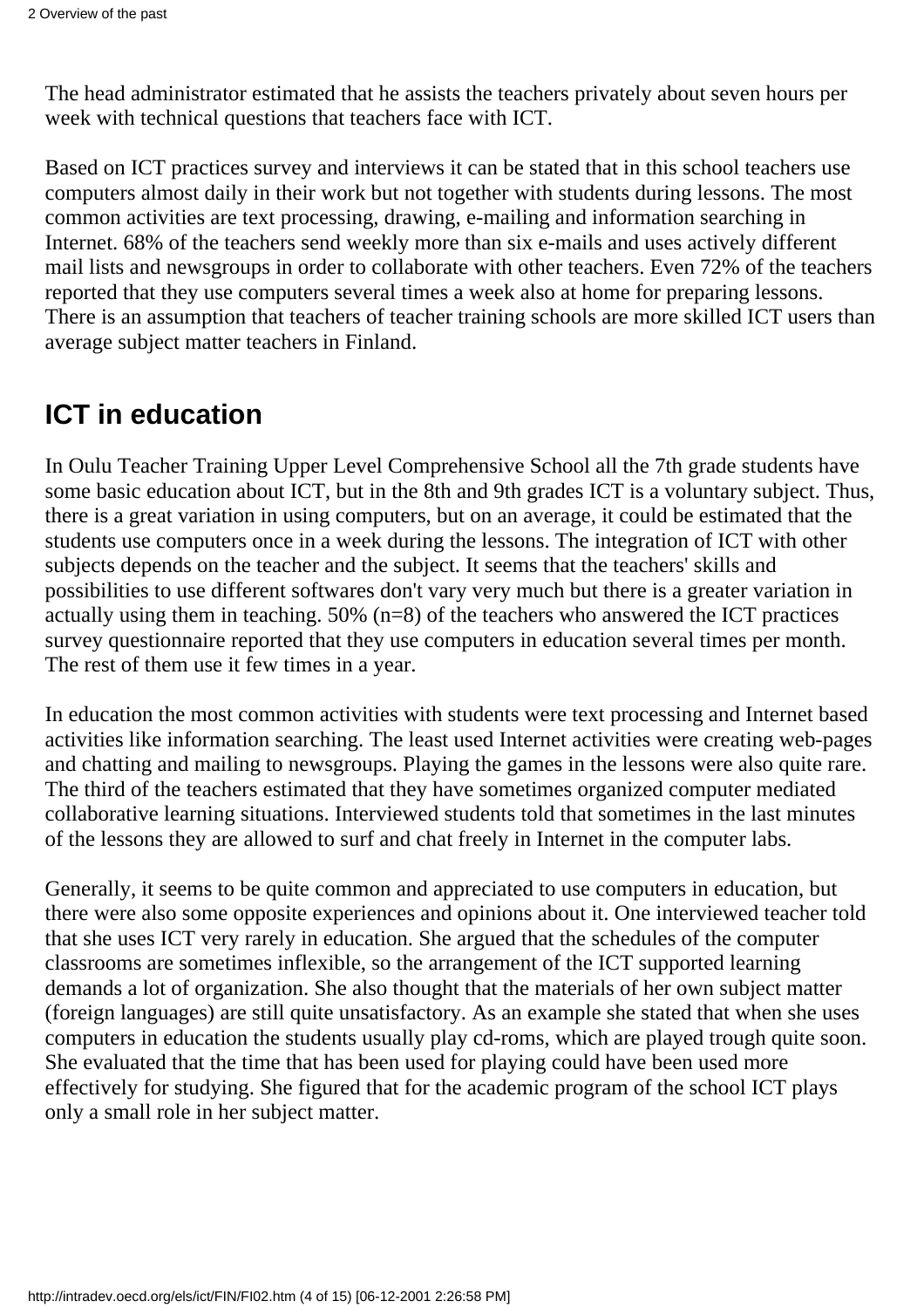#### **Different student groups as users of ICT**

It is difficult to say the exact percentage of students who have a computer at home, but it can be estimated that 70% of the students do have computer at home. Many teachers avoided learning tasks that could be completed with a computer at home in order to diminish social inequality. Instead, in the school teachers aim to offer all students equal possibilities to study with computers. One teacher commented, that she hopes the world is going to be smaller via media tools like computers, and her students have equal possibilities to learn about it more.

It seems that Oulu Teacher Training School can offer the students equal possibilities to better their academic performance with ICT. However, teachers estimated that there are some groups of students which may not benefit of these ICT-possibilities. All interviewed teachers pointed out that in the lessons where ICT is used the students with social or learning problems have usually same difficulties in studying than they have in the other lessons. From the point of view of this sub-population of the students, ICT was not seen as an answer to diminishing the gap between the students with different background. Instead, the students with better academic skills were reported to be able to use their skills more effectively because studying with ICT usually bases more on individual activities than traditional teacher-leaded activities. Two teachers thought that maybe the collaborative learning situations could offer new possibilities to support low-achieving students. As an example they mentioned that when learning processes are shared in a common environment it is possible to follow the problem solving processes of the high-achieving students, which could help the low-achievers.

In the interviews the equality between genders was mentioned as one aim of the education. Usually boys are more interested in technical subjects and applications and use computers in their leisure. Both the teachers and the parents mentioned that the school should more consciously try to motivate girls to gain their ICT skills. However, according to observational data the boys who were already skilled with ICT were the most common users of the computers in the corridors. In the classrooms there were minor differences in ICT activities between boys and girls, but the observational data showed that the voluntary users of ICT were mainly boys. According to principal, besides the gender equality the school also aims to assure basic ICT skills for all students including students in special education and immigrant students. The data did not show how ICT is integrated into special education.

# **2 Overview of the past**

According to principal, the perspective of the Oulu Teacher Training School to ICT has been quite technology driven, but it has been changing towards more integrated model. Nowadays the aim is to use ICT as a supportive tool for learning. In addition to traditional ICT teaching like software programming courses, there has been many projects in the last few years which have aimed to integrate ICT and learning into different subjects like history and biology (for more see http://norssi.oulu.fi/projektit.html). For example, in the international Socrates project Internet has been used as a communicating tool to contact international cooperation students (see http://norssi.oulu.fi/projektit/urbino/index.htm). Also the news of the school have been reported in html-format since 1997. Both the students and the teachers report projects and latest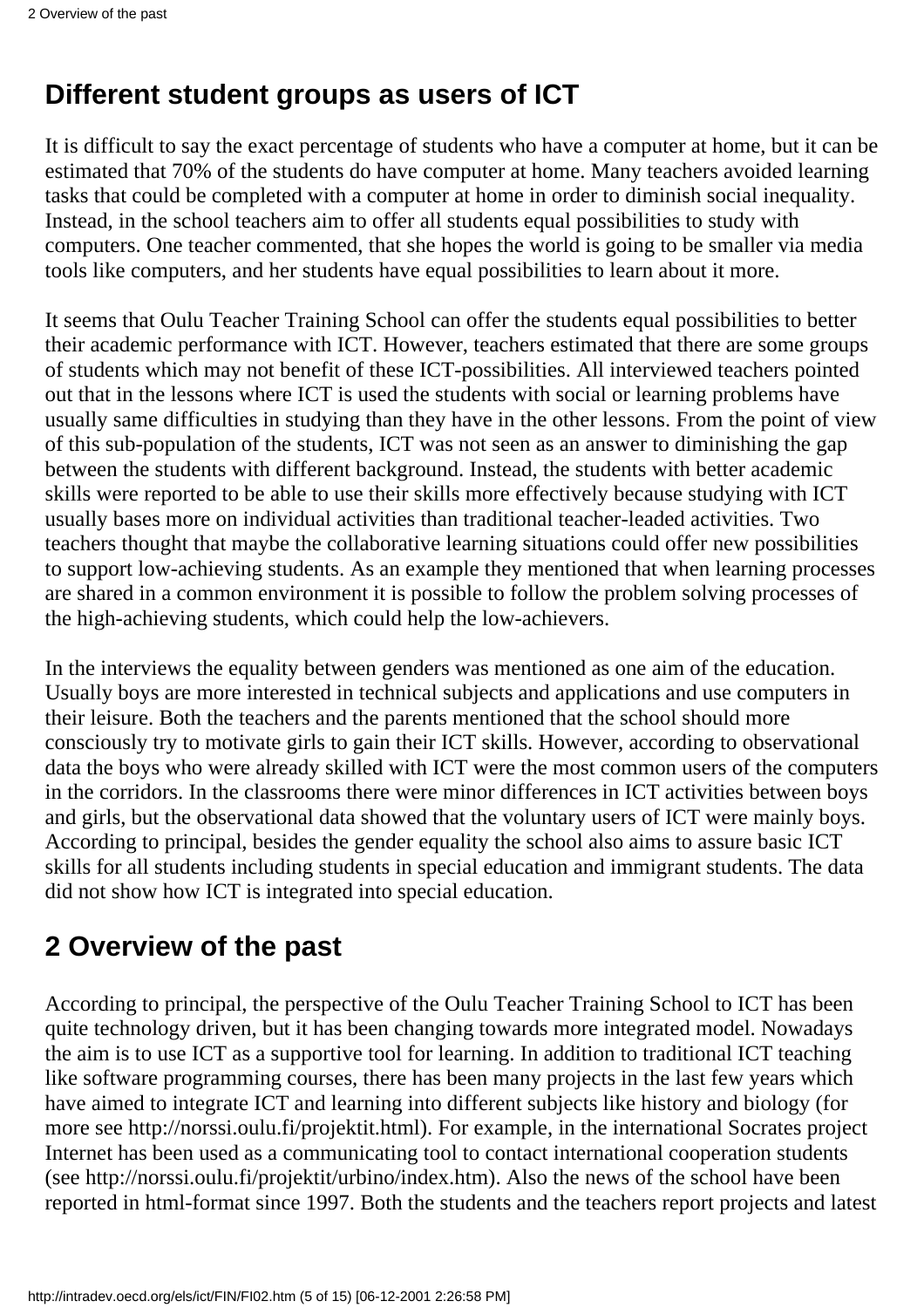news in the web pages of the school.

Based on teachers interviews it was possible to highlight two projects which were mentioned in all interviews as innovative or progressive. Both of these projects aimed to find out new innovative ways to support teaching and learning with ICT. The other similarities were that the first propositions of the projects came outside of the school like Ministry of Education and the Faculty of Education. Anyhow, it looks like these pedagogically innovative projects were needed in the school and had been under teachers' consideration earlier. In the following sections these two projects and their effectiveness are described more accurately. The innovation of the school is defined here in terms of conventional schooling processes and outcomes. ICT is not defined here as an innovation, it's role is just to realize the innovation.

### **Distance learning and integrated use of ICT**

One project which supported the innovation of the integrated ICT-using was *Telematics teaching* in Oulu Teacher Training School. In 1994 the Finnish Ministry of Education inquired whether the teachers' training schools would be interested in investigating the possibilities to establish telematic distance education clusters around their own locations. In this project telematics was defined as a real time distance learning between two or more participants or participating groups. It utilizes the latest data and tele technologies like data networks. The aim is that the geographical location of the participants is not significant in learning. The purpose of this project was that the participating school should have the facilities to make telematics an established method of teaching. Three training schools including Oulu decided to join the project, which was to last for two years.

In the first years, three teachers were responsible for carrying out this project in Oulu Teacher Training School. The school rented a PictureTel Live PCS 100 desktop equipement and started first telematic experiments with the Continuing Education Centre and the Faculty of education. At the beginning of 1995 the costs of forming telematic connections thorough multipoint video bridges were unreasonably high. Similary, inspite of the fact that the digital ISDN telelines offered a chance to transfer live video in addition to sound and graphics, the bridges were quite unreliable.

In September 1995 the planning and construction of a telematic classroom begun and its aim was to have a room for a distance education and video conferencing. In one classroom the videoconferencing equipment and network software programmes were installed in a 100MHz Pentium computer with 16 Mb RAM. Nowadays, fourteen students at a time can attend telematic lessons in the classroom. The desks are equipped with fixed microphones, one per two students. The microphones are connected into the soundcard through a sound mixer. Though the sound system has an echo eliminating feature built in it, a few acoustic boards were fixed on the walls and the ceiling.

In March 1995 a telematics project on the English language was carried out between a class in Oulu Teacher Training School and a class in the school of Pyhäjoki. These two classes had two teachers, who were present at each site and thus could share experiences and exchange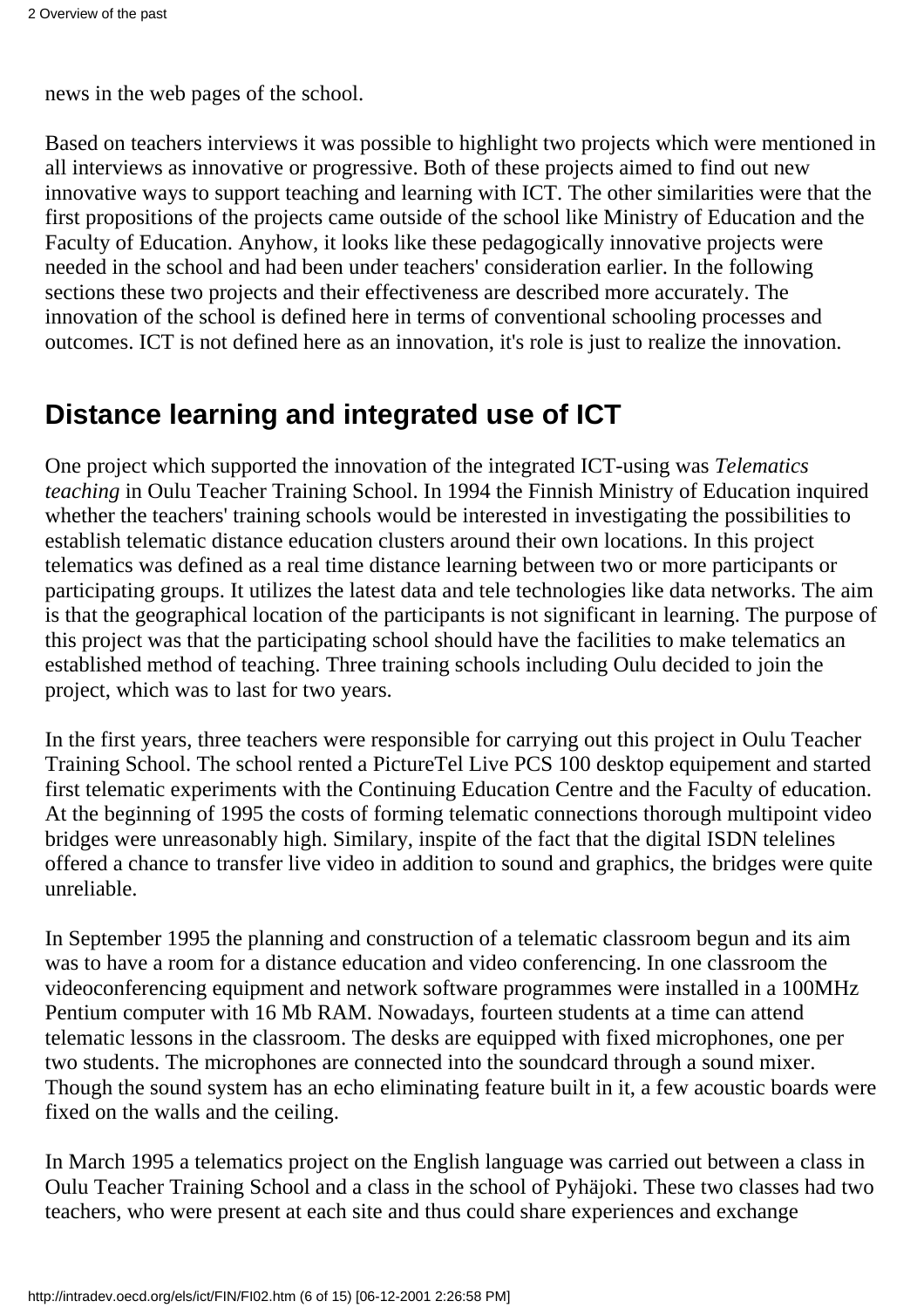opinions. Telematic lessons covered the various aspects of language teaching. The inquiry made among the students revealed the interesting fact that although live video conveyed little information, it was considered an important part of telematics, especially in forming social contacts. The student feedback was mostly positive. In the autumn 1995 the telematic cooperation was continued in mathematics. Also the Introduction on Studies and Science course, planned by a group of teachers from Oulu Teacher Training School, was launched. The telematic part of it was carried out in January 1996. Based on good experiences the school participated in the EU-project *T3* (Telematics for Teacher Training) in 1996-1998, which was coordinated by the university of Exeter in Great Britain. *POVILUS* project started in 2000. Its goal is to integrate telematics and www-based environment with learning. Ten cities from northern part of Finland participated in this distance learning project.

## **Computer Supported Collaborative Learning (CSCL) projects**

In the autumn 1998 the school joined an European Union financed research and development project called CL-net. The aim of the project was to explore the computer supported learning in a comprehensive school context. In Oulu Teacher Training School the CL-net projects were a part of a series of intensive case studies of a three years research project on cognitive and motivational effects of computer supported collaborative learning, which was conducted in 1998-2001. Pedagogical and theoretical background of the projects aroused from studies of the inquiry based learning and CSCL (Computer Supported Collaborative Learning). Four teachers of the school participated in CSCL-projects and integrated nework-based learning environment into their teaching. The subject of the CSCL-courses were literacy, mathematics, chemistry and physics.

The project tied especially to one class which participated in inquiry-based CSCL projects in science and literature lessons. The chemistry teacher and the mother tongue and literature teacher of the class thought that the idea of inquiry-based learning fits well, for example, in the curriculum of the chemistry and literacy. The literature and chemistry classrooms were provided with six Mac computers, which were located at the back of the room. As a collaborative software students used Computer Supported Intentional Learning Environment (CSILE) in the intranet of the school (Scardamalia & Bereiter, 1996). The students had also an easy access to Internet and to the library of the school. The teachers planned the learning projects collaboratively with the researchers of the Faculty of the Education, who provided pedagogical support in planning the inquiry-based learning, but did not participate in the classroom activities.

The teachers who used CSILE expressed also pedagogical problems. In the beginning of using computers and network-based learning environments there were many technical and didactical problems. The lesson planning seemed to be difficult, everything took longer than planned and a few students did not engage themselves in the inquiry-based learning. When evaluating the students ICT skills the teachers noted that students used computers better than they expected. They also felt that the students learned to ask questions and to share information concerning their examinations. It was possible for the teacher to observe and support students' learning processes better than before.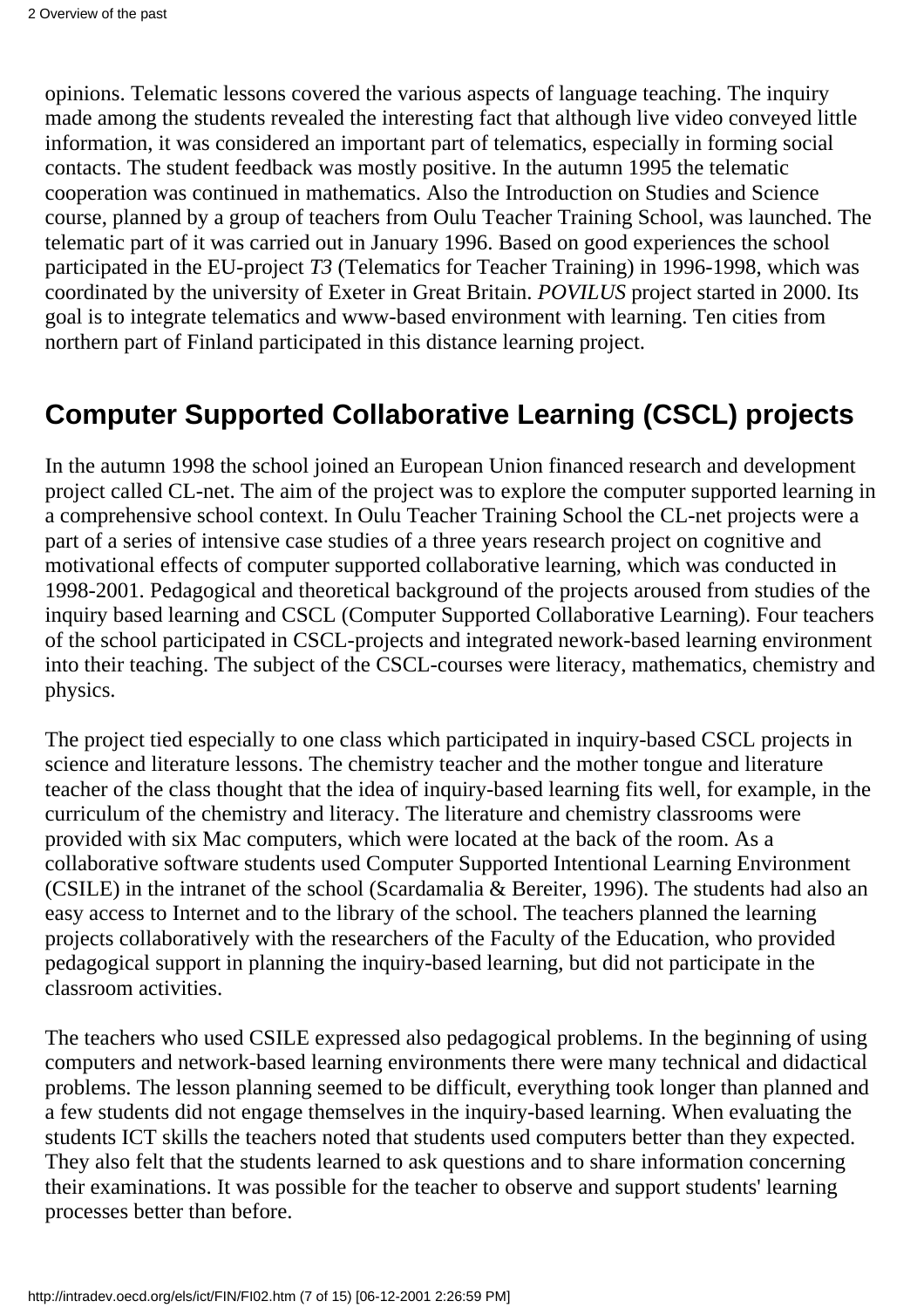Mainly, the teachers' first expressions of the inquiry-based CSCL was positive and the teachers continued to use network-based learning environment. Especially the literacy teacher reported that working with CSILE was a good experience. Generally he evaluated that the possibility to share students own thoughts and questions in CSILE seemed to help to understand the literacy more deeply. He also noticed that it is very difficult to make boys read books and talk about them, perhaps a computer environment would entice them to exchange ideas about what they have read. The literacy teacher continued to use network-based learning environment for at least three years as a part of the research with this particular class. In 1999 students used also in physics learnin a computer-based measurement system and www-based Knowledge Forum environment, which is the new version of CSILE. Also one teacher in mathematics integrated KF learning environment into studying in the courses of geometry, algebra and statistics with another class.

## **3 The Present**

#### **ICT infrastructure and academic rigor**

The outcomes the study showed that ICT infrastructure of the school could be considered as well constructed. The technical resources of the school are quite satisfactory, so it should be possible to use ICT in a various ways in every day activities. The amount of the computers (two students per computer) and especially www-connected computers is bigger than on the average in Finnish upper level comprehensive schools. The administrative staff of the school takes care of both the hardware and the software of the school and assists teachers in their problems when needed. The teachers ICT practices survey showed that 61% of the teachers use ICT to network with their colleges. The critical level of conducting integrated ICT teaching in different subject domains seemed to be the question of using computer labs. Usually the classrooms with computers are booked so the integration of ICT with some subjects seems to be impossible. Also the diversity of the technological possibilities in teaching was considered to be a complex problem. As it is stated in *ICT and network strategy paper* of the school, this is one of the limitations of the general development of the school.

As a teacher training institution this school should develop educational ICT practices. There are some general goals which the school is aiming to. These goals are generated from the national standards and visions of the networked virtual schools given by Ministry of Education, but there isn't any determination how ICT should be used in particular subject domains. Anyway, based on class observations, it appears that ICT is changing the way the teachers teach. Even though the observed ICT lessons were mainly teacher centered, the students followed the teaching and worked actively with their own computers at the same time as the teacher was speaking. In the literacy lessons, where the students and the teacher worked collaboratively supporting each other in www-based learning environment, this moving towards student centered learning was notified more clearly. Generally, it seemed that active learning with ICT facilitated deeper understanding of the problems students were dealing with, but there was no systematic student centered curriculum or pedagogy.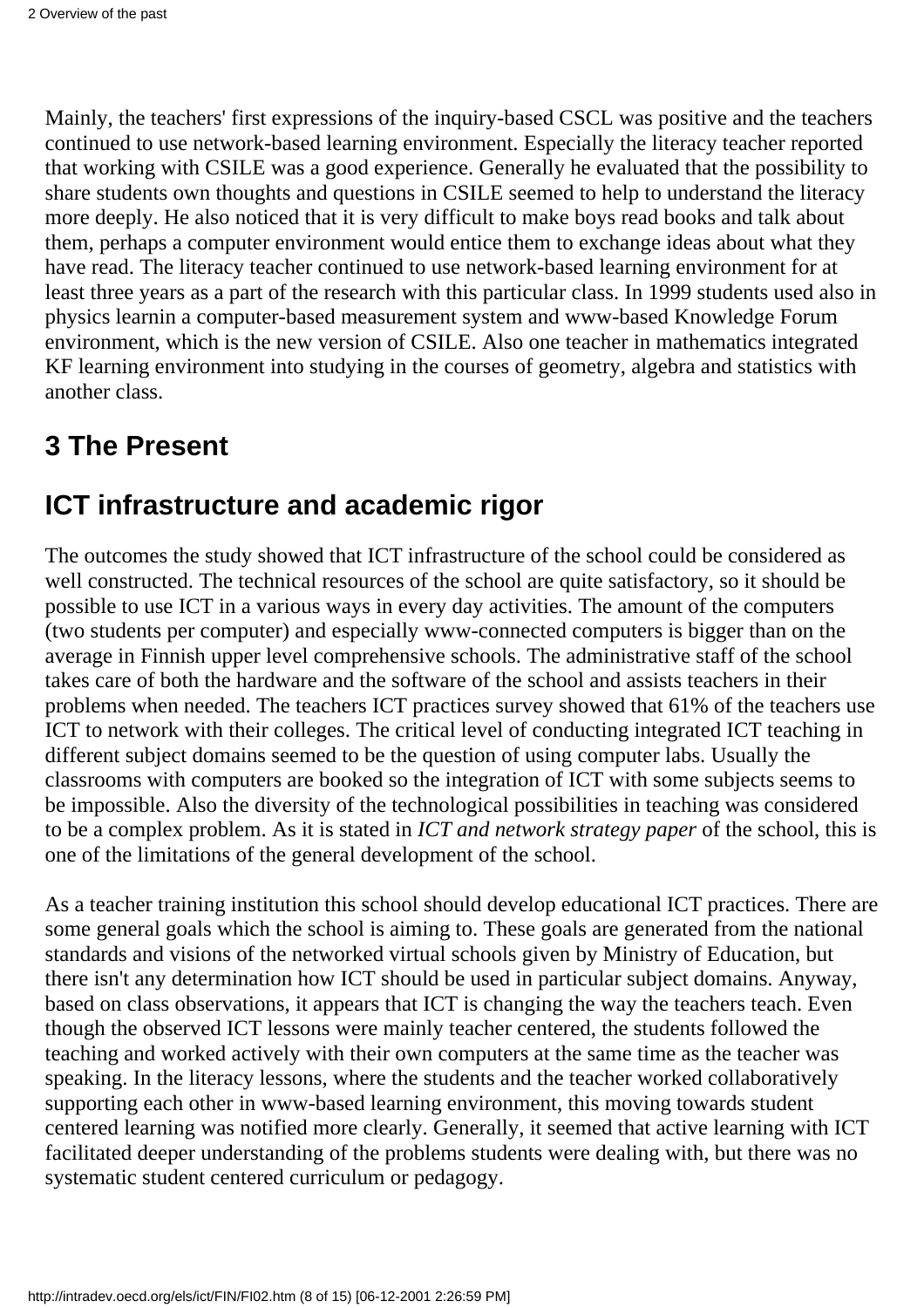## **Effectiveness**

It was generally accepted that the projects which had lasted quite a long time were important for the development of the school. Both of the effective projects were initiated by a few active teachers. Generally speaking it seemed that the interviewed teachers appreciated the use of ICT as an additional tool which could facilitate their conventional teaching methods. Because of the already heavy work load they hesitated to start using ICT in pedagogically more demanding ways literacy.

The problematic point of the innovations was diffusion. It seems that the active teachers couldn't convince all their colleagues that integrated working with ICT can be a new opportunity for positive enhancement in teaching. Some teachers, who were not participating in these projects, also felt that it was difficult to start ambitious ICT innovations without the same external support that was allowed to these projects.

All interviewed individuals agreed that projects like telematics and inquiry-based CSCL were important because they aimed to develop pedagogical practices to integrate ICT meaningfully into teaching and learning in different contexts and subject domains. For teacher, who uses ICT randomly in teaching, agreed that of the pedagogical development is important in integrating ICT with teaching. Based on over ten years of experience in ICT teaching, the technical specialist teacher also agreed this. On the other hand, he proposed, that sometimes it is more effective to concentrate on practicing technical skills. Generally, it appears that the teachers admit that ICT is effective and important, but they sometimes feel that it is problematic to use in their own teaching. When the interviewed were reflecting the past, the projects like telematics teaching and inquiry-based CSCL were seen as possible new opportunities for teaching and learning. Based on these experiences there are projections for the future in the school (see chapter 5).

# **Equity**

As a result of technology integration, students appeared to feel more confident when they were able to study different subjects with computers. For example, when technology was integrated into literacy learning the students felt they were better prepared because they were able to use supportive tools like www-based collaborative learning environment and word processing software. The school aims at providing a opportunity to become familiar with ICT equally to all students. However teachers estimated that there could be differences between low- and high-achievers in their ability to benefit from integrated ICT learning. It is difficult to determine if the intensive use of ICT in learning has resulted in increasing differences among thesel groups of learners. Based on the interviewed students' self-reports, it can be assumed that studying with ICT has opened more opportunities for active learning but on the same time it demands more developed learning skills. On the other hand the use of network-based collaboration tools seemed to help low-achievers to follow more skilled students' problem solving processes..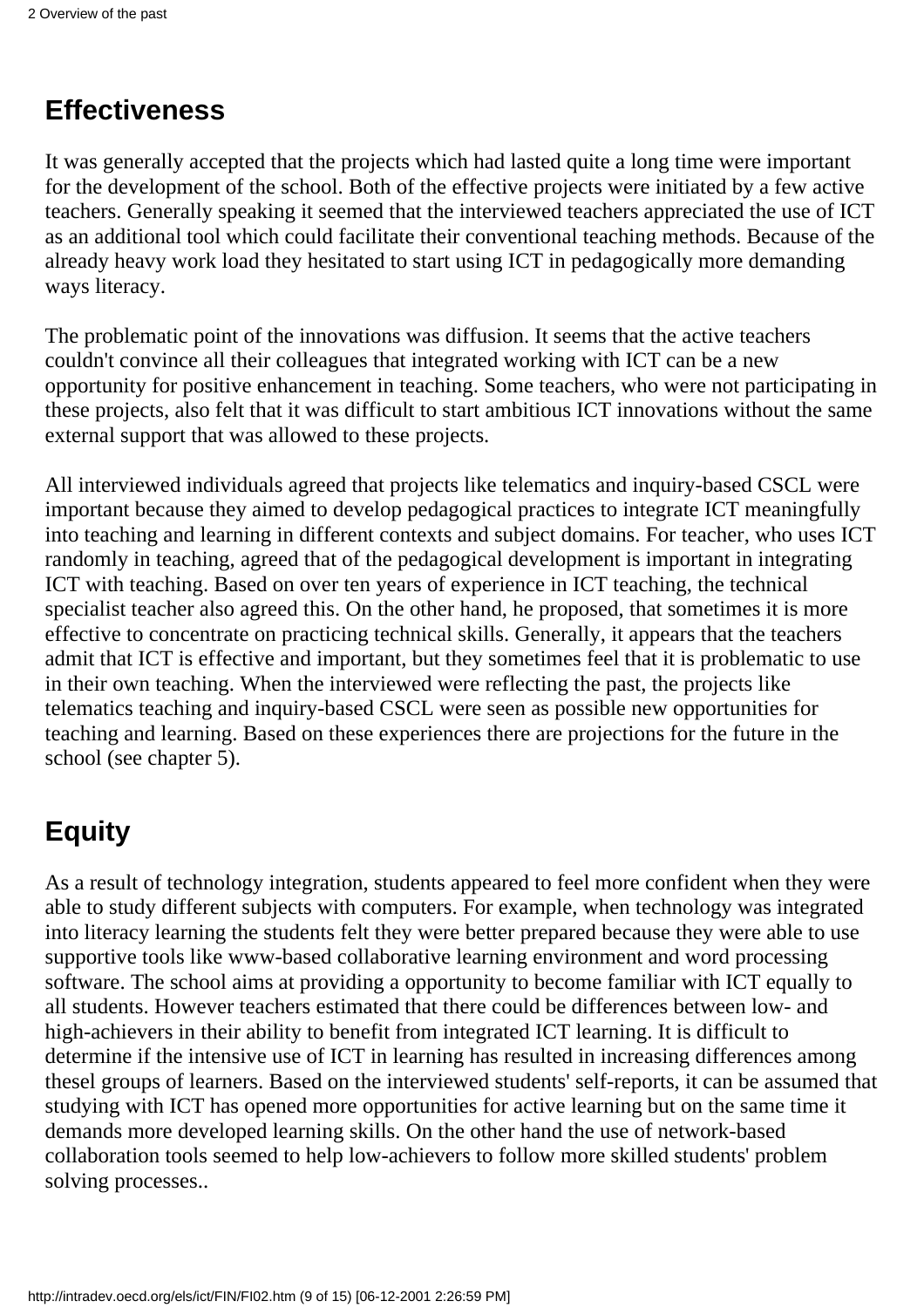According to the observations, the most active ICT users were usually boys. The interviewed teachers and parents mentioned the equity between genders as an important goal, which should be reached in schools by motivating girls to study technology and ICT more eagerly. The school had, however, no specific plans to diminish the gap in ICT performance between boys and girls.

### **4 Main hypothesis**

1. the technology a strong catalyst for educational innovation and improvement or does it serve only as an additional resource for improvement?

In the beginning of the ICT was technology driven but the school is currently moving strongly towards a model in which technology serves as an innovative additional resource and in which technology changes also the learning practices. For example, the innovative projects like telematics teaching and inquiry-based computer supported collaborative learning used technology as a tool for a pedagogical change.

In the spring 2000 the Oulu Teacher Training School participated in the national project of the networked virtual schools. For the future there are many plans in which www-based learning environments are used in both distance and face-to-face contexts to support learning in different subject domains. The aim is to use technology just as an additional resource to implement the innovations.

1. the diffusion of use of ICT follow the traditional diffusion pattern or did different diffusion patterns occur?

Initial aims of the innovations (described in chapter 2) were 1) to support learning in distant educational context, and 2) to support collaborative inquiry-based learning in classroom context. The innovators and early adopters of these innovations were the few teachers who were apparently inspired by the new pedagogical possibilities the technology could offer. Also the principal of the school supported these projects, which maybe made the processes of the innovations rather effective and well known among teachers.

After six years the reform of the integrated use of ICT has inspired other teachers too to use some of the models as a part of their everyday teaching. Over half of the teachers reported that they use computers several times in a month in education. However, many teachers expressed that it is difficult to find a progressive pedagogy which could lead to deeper learning. Based on this case study it could be stated that there is a need to find more innovative ways to integrate ICT into different subject matters, especially subjects in humanities. Thus, in Oulu Teacher Training Upper Level Comprehensive School there are still late adopters and resisters who don't find ICT as an innovative tool which could be used in teaching.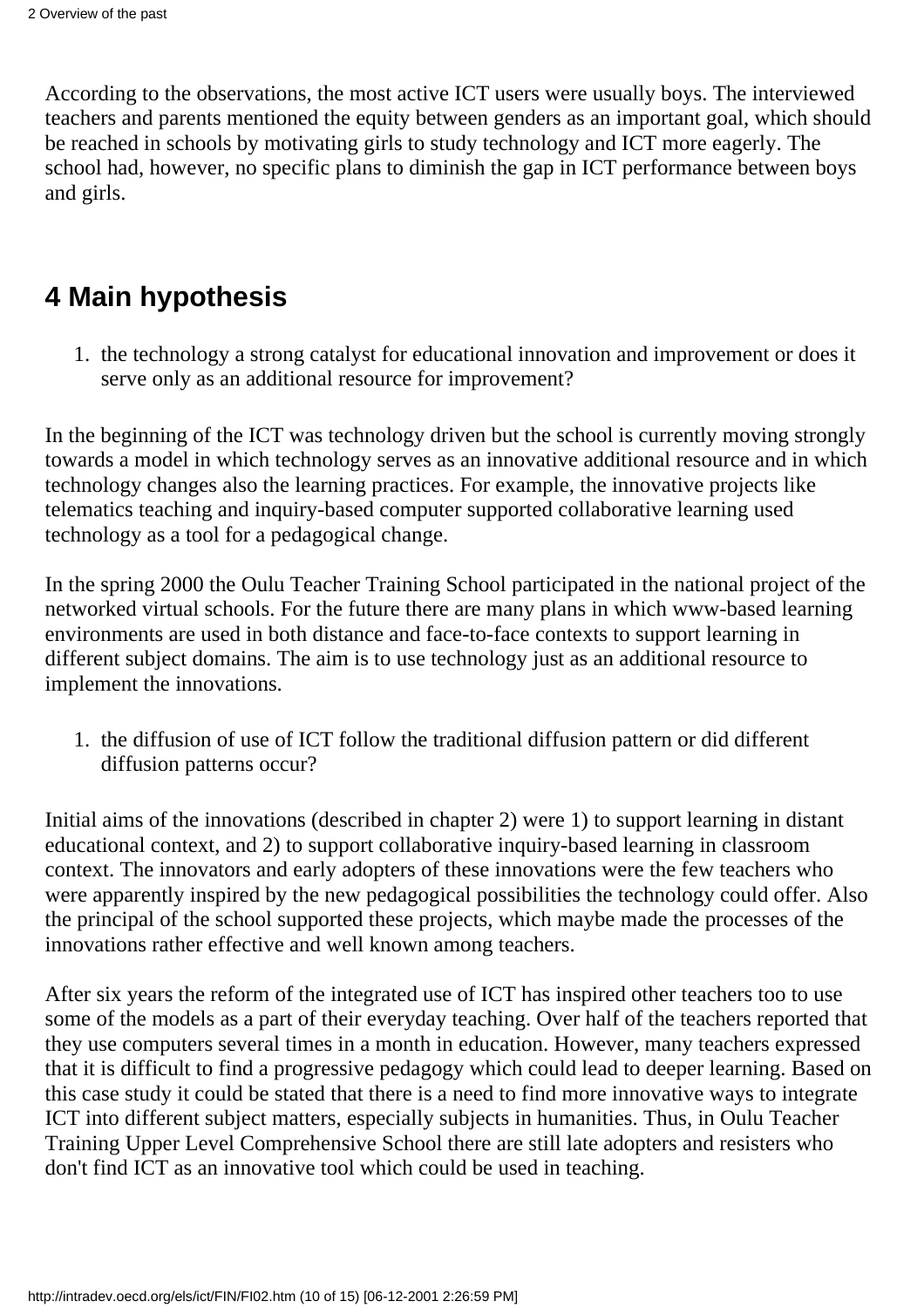1. the successful ICT implementation depended mostly on staff competence in integrating ICT into instruction and learning or have the school technological infrastructure and students' ICT competence determined outcomes more than staff competence?

The technical infrastructure of the Oulu Teacher Training School is quite good. There is a full-time administration staff which helps the teachers in their technical problems. There are also active teachers who have some responsibilities of the technical infrastructure of the school. These teachers have usually good expertise in ICT. Thus, it seems that in this school the innovative use of ICT shouldn't depend strongly on teachers' competence to use ICT, because there are quite many possibilities to have guidance and support in technical questions which teacher face in every day situations. The innovative projects described in this case were mainly pedagogical innovations. In this case, successful implementation of ICT depended upon both the technological infrastructure and the teachers' competence to integrate it. It s obvious that the researchers' pedagogical support played also an important role.

1. the gaps in academic performance between high and low poverty (more advantaged and disadvantaged) students increase or not when all students have equal access to ICT`?

The interviewed teachers and parents thought that the use of ICT had not led to meaningful changes in the gaps in academic performance among sub-populations defined by achieving level, gender or socio-economic status. It is difficult to avoid or diminish the gaps in academic performance because it depends usually on a student's socio-economic background like his or her parents' own education and profession. It is difficult to estimate the possible diverse effects of ICT use on the performance of high and low poverty students.

It is, however, noticed that the use of ICT has motivated some students, especially boys. The teacher who participated in the inquiry-based CSCL projects argued that the students had clearly gained more problem solving skills and reached deeper understanding of the subject than the other students who didn't participate in this project. Thus, integrated use of ICT can better the academic performance, but it is difficult to evaluate does it really diminish, or increase, the achievement gap between different users. In this case school it is believed that if all students are offered equal possibilities to access to ICT, it could diminish gap between different students. The school aspires to ensure that every student has basic skills in using ICT when she or he leaves this school. The aim is to offer equal possibilities for all students.

1. the successful implementation of ICT lead to the same or higher academic standards in spite of the low quality of many ICT materials or does ICT use lead to lowering academic standards as students spend more time on marginally beneficial ICT materials?

The teachers reported in the ICT practices survey that the most common activities in education with computers were writing with a Word processing program and using the World Wide Web. The available data of students' performance like short stories written in literacy lessons and interviewed teachers' evaluations of the academic performance showed that these common activities with ICT could lead to higher academic standards than studying without them. In contrary of that, the use of some instructional programs and materials, like cd-roms, was felt as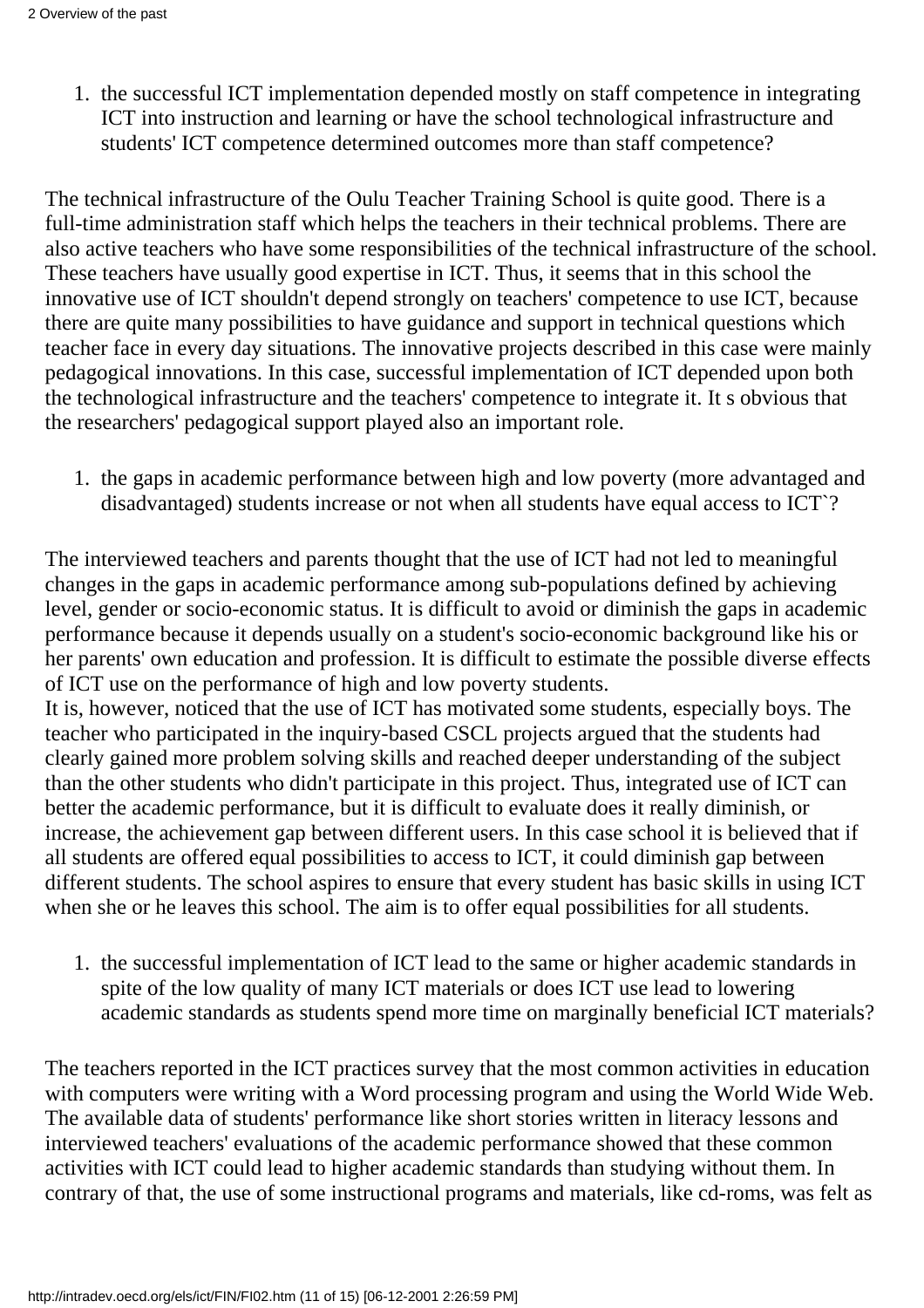activities in which students were passive learners. The teachers believed that the students' own active thinking is important in learning with ICT.

It seems that it is difficult to design beneficial ICT materials for students who are 13-16 years old. In general, in Finnish schools ICT is mainly used as a tool for text production, information search and collaboration. Teachers use very seldom ICT in delivering instruction or presenting learning material. It can be concluded that the Finnish teachers are not so dependent on the learning materials.

## **5 Projecting to the future**

A number of factors contribute to the sustainability of the integrated ICT teaching. One of the main reasons to continue to develop the pedagogy with the help ICT is that in this school it is considered to be an useful tool in creating student-centered learning situations where students are able to communicate and practice problem solving together as a team. This is exactly what they are expected to do later on in future working contexts. Also technical skills are seen as essential skills to possess in the future.

The other reason to sustain and embed innovations within the broader teaching culture is that implementation is driven by the teachers who are active and central participants of the teachers' community (eg. one of the teachers who participated in the innovations referenced earlier was the vice principal of the school). As a teacher training school teachers they have good possibilities to share their knowledge of the benefits of the integrated use of ICT both to their colleagues and to teacher trainees. They have good possibilities also to inform teachers from the other schools, because the teacher training school is usually a learning center for in-service training of teachers. It is a place where teachers can take part in courses and update their knowledge about modern education.

There are many plans for the future in this case school based on good experiences of distance learning and nerwork-based collaborative learning. For example, the school has participated in the project, which aims to build a common networked learning environment between Finnish teacher training schools. The project is a sub-project of the Finnish virtual university and the virtual network of the faculties of education (see

http://www.virtuaaliyliopisto.fi/english/index.html). The goal is to build a network of the teacher training schools in Finland and to create a www-based virtual learning environment for all teachers and teacher students.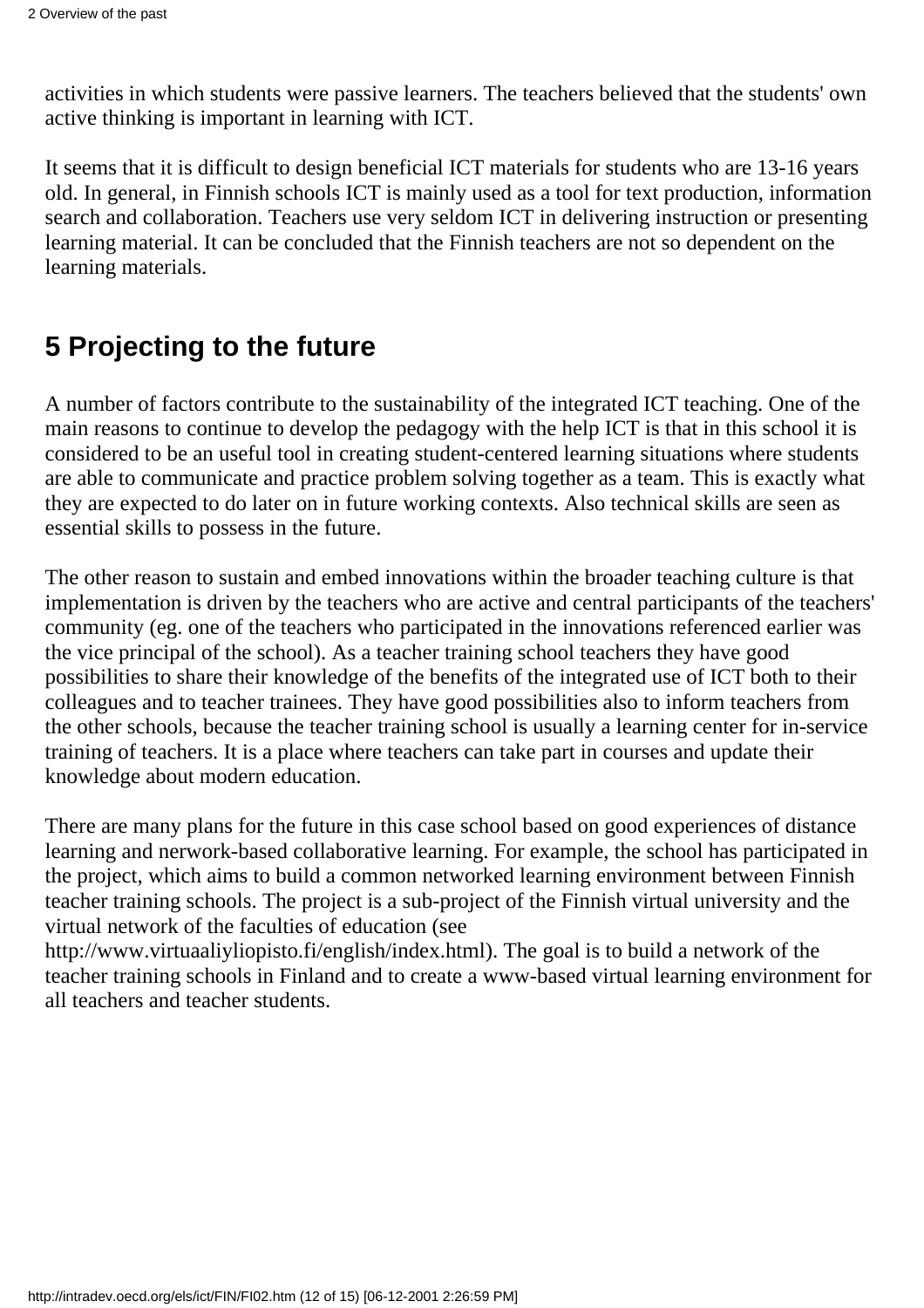# **Appendixes**

#### **Appendix A: Methodology**

The data collection was carried out by means of:

● with key personnel

(includes 4 teachers, the technical specialist teacher, the administrator, the secretary of the school, two parents and five students)

● of classroom and outside of classroom

(includes ICT lessons, Finnish subject matter lessons, two observations of the breaks)

● of school documents

(includes project papers, ICT and network strategy paper, students texts and other products like www-pages)

● practices survey

The first contact for this case study with the Oulu Teacher Training School was made, in the form on site visit, on December 2000. The actual data collection took place between January and February 2001, totaling several school days of one researcher. For verification and especially receiving details of minor amendments the collected data was evaluated by the Finnish case study researchers. To receive some verifications of the interviewed subjects e-mailing was also used.

#### **Appendix B: Teachers' responses to the ICT survey**

| <b>How comfortable</b><br>are you with using<br>a computer to do<br>each of the<br>following? | <b>Very</b><br>comfortable | <b>Comfortable</b> | <b>Somewhat</b><br>comfortable | Not at all<br>comfortable |
|-----------------------------------------------------------------------------------------------|----------------------------|--------------------|--------------------------------|---------------------------|
| write a paper                                                                                 | 13                         |                    |                                |                           |
| search for<br>information on the<br><b>WWW</b>                                                | 8                          |                    |                                |                           |
| create and maintain<br>web pages                                                              |                            | 3                  | 2                              | 12                        |
| use a data base                                                                               | 3                          |                    |                                |                           |

**Table 1:** The teachers' self-reports regarding different ICT practices (N=18).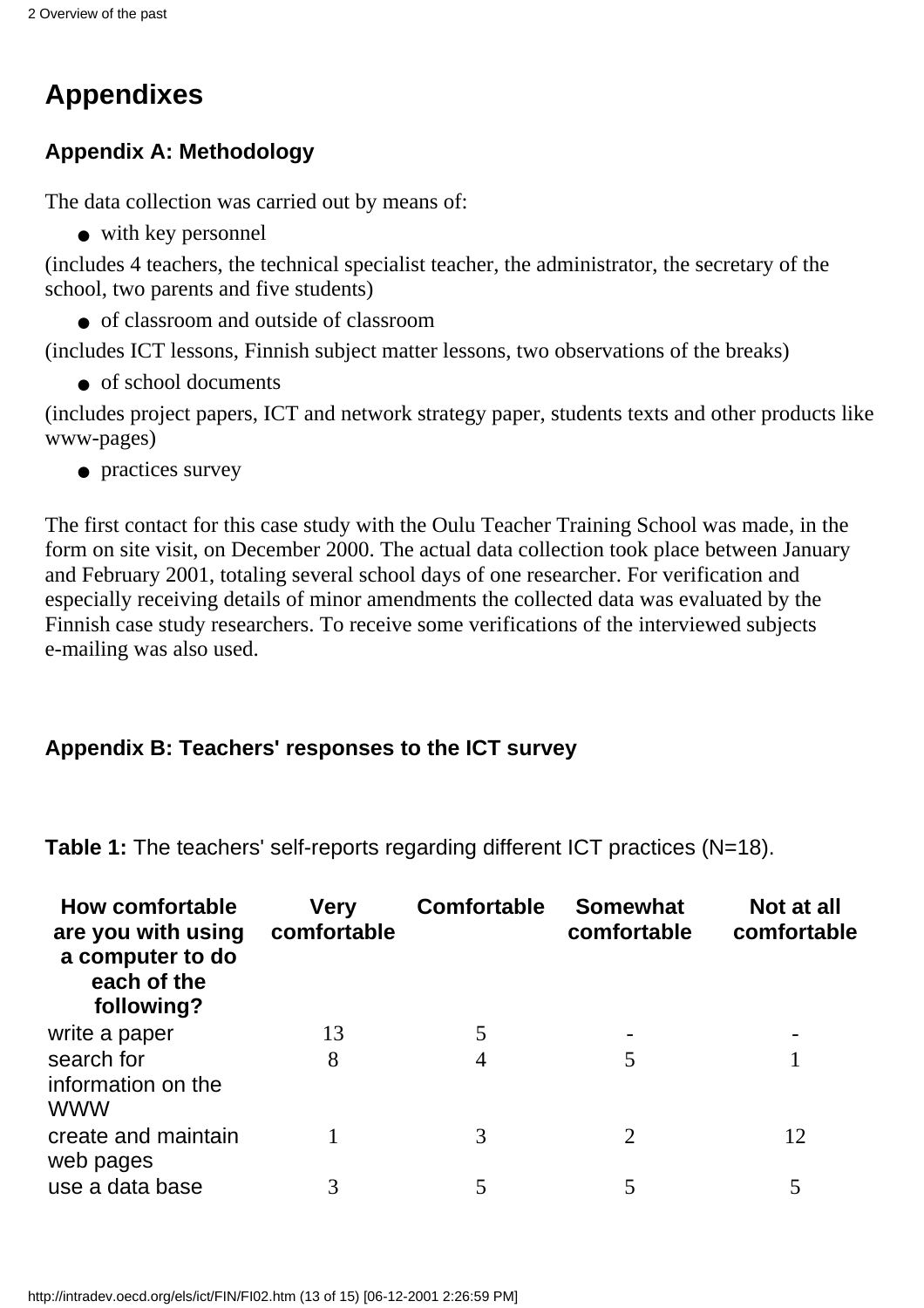| develop a data base |    |   |   |    |
|---------------------|----|---|---|----|
| send and receive    | 13 | 4 |   |    |
| e-mail              |    |   |   |    |
| write a program     | 3  |   |   | 14 |
| draw a picture or   |    |   | 4 |    |
| diagram             |    |   |   |    |
| present information |    |   |   |    |
| (e.g., use          |    |   |   |    |
| PowerPoint or       |    |   |   |    |
| equivalent)         |    |   |   |    |

**Table 2:** The teachers' self-reports regarding different computer-related skills in their teaching (N=18).

| How important is each of<br>the following<br>computer-related skills for<br>your teaching? | <b>Very</b><br>important | Important      | So-so          | <b>Not</b><br>important at<br>all |
|--------------------------------------------------------------------------------------------|--------------------------|----------------|----------------|-----------------------------------|
| write a paper with a word<br>processor                                                     | 12                       | $\overline{4}$ | 1              | 1                                 |
| search for information on the<br><b>WWW</b>                                                | 3                        | 10             | $\overline{2}$ | 3                                 |
| create web pages                                                                           |                          |                | 4              | 12                                |
| use a data base                                                                            |                          | 4              | 6              | 6                                 |
| develop a data base                                                                        |                          |                | 5              | 11                                |
| send and receive e-mail                                                                    | 5                        |                | $\overline{2}$ | 3                                 |
| write a program                                                                            |                          |                | 3              | 14                                |
| draw a picture or diagram<br>with a graphing / drawing<br>application                      | 4                        |                | 10             | 4                                 |
| present information (e.g.,<br>use PowerPoint or<br>equivalent)                             | 2                        | 3              | 8              | 5                                 |

**Table 3:** The teachers' self-reports of the ICT activities in education (N=18).